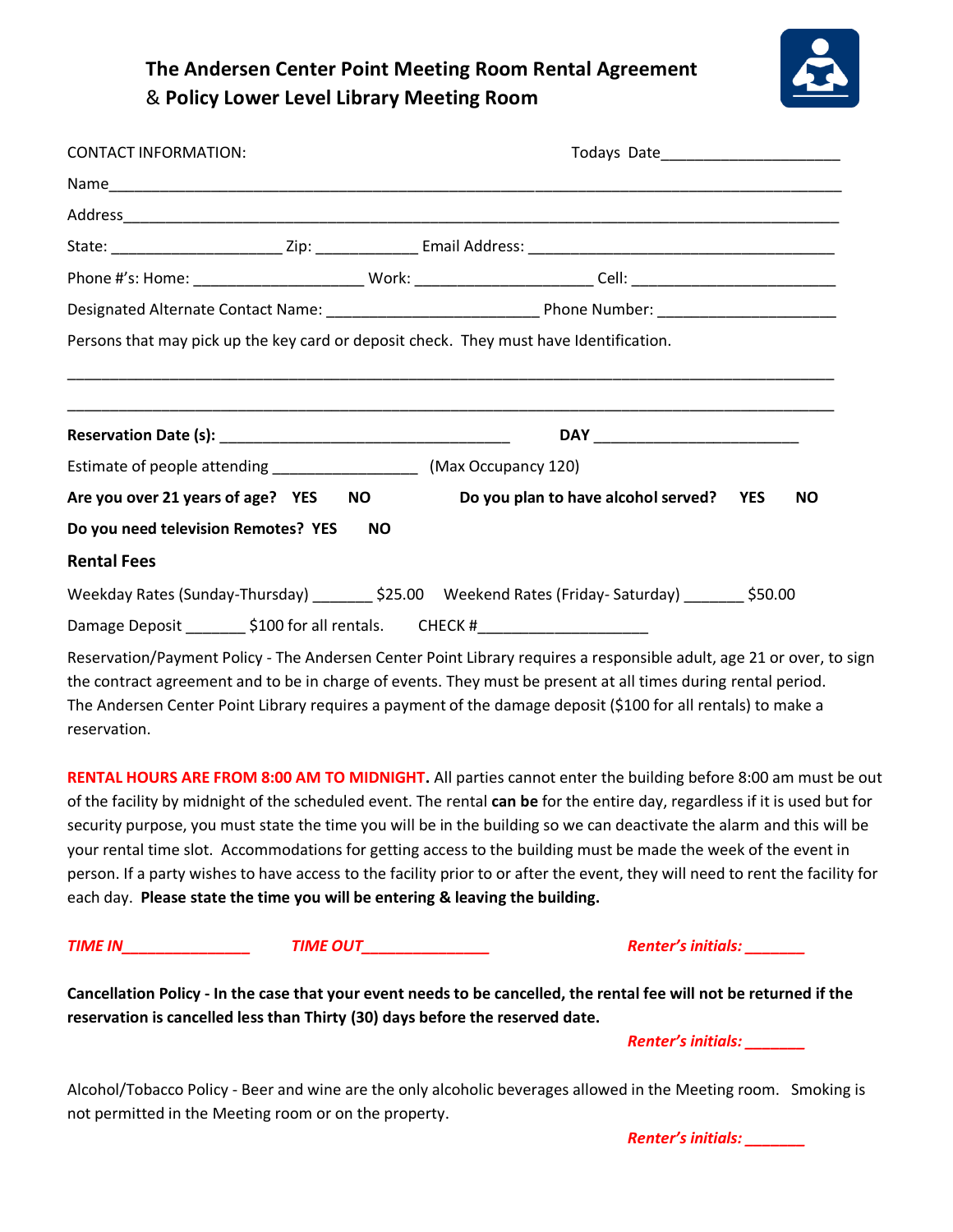Cleaning Policy – All renters will clean the library meeting room including the bathroom and hallway and all facilities therein after renter's use. It is also the responsibility of the renter to restore the rental area to the condition existing prior to the renter's occupancy, which includes restoring furniture to its location and its condition existing prior to renter's use. A clean-up list will be provided to renters prior to the rental. If the Meeting room is not cleaned to the standards required, the deposit will be retained. Cleaning standards are to the sole judgement of the Andersen Center Point Library Staff. **IF** the renter would like to opt out of cleaning the meeting room and have the Library be responsible for cleaning, the renter will forfeit their deposit. This *must* be agreed upon 30 days prior to the rental.

# *Renter's initials: \_\_\_\_\_\_\_*

Damages – If, in the sole judgement of the Andersen Center Point Library, there is damage to the Meeting room Center, the Andersen Center Point Library may withhold any or all of the deposit paid by the renter. This remedy shall be in addition to all other remedies including but not limited to legal action to recover damages. Renter shall be responsible for any and all attorney's fees and expenses incurred by the Library in recovering any amounts due either under this agreement or at law.

# *Renter's initials: \_\_\_\_\_\_\_*

Termination - The Andersen Center Point Library reserves the right to refuse service to anyone.

#### *Renter's initials: \_\_\_\_\_\_\_*

#### **Rules and Regulations**

The Library meeting room will be rented on a first come, first serve basis. The damage deposit is required to reserve a date for the Meeting room. The Sheriff's Department will enforce the City of Center Point Noise Ordinance.

All trash shall be taken out at the end of your event. There is a dumpster provided for renters on the Southeast side of the building, by the parking lot. It is secured by lock and must be locked before leaving. All items brought in for events must be removed prior to leaving the building. No decorations may be placed or mounted on the walls except where hooks are present. Tables and chairs are provided for the renter. Tables and chairs may not be removed from the facility. It is the responsibility of the renter to restore the rental area to the condition existing prior to the renter's occupancy.

The building cannot be left unattended while unlocked. No animals, except service dogs, will be allowed in the Meeting room without prior approval. Absolutely no rice, silly string, birdseed, candles (unless they are flameless) or water beads are permitted in the Meeting room. Bubbles are permitted. No fog machines, smoke machines, theatrical smoke, fireworks, sparklers or similar items or devices are allowed for use on the premises. If the fire alarm goes off, the building must be evacuated and 911 must be called for immediate Fire Department response. No one shall be permitted to reenter the building until the Fire Department gives authorization. In the case of a large event, the Library will notify the Linn County Sheriff's office. Any Sheriff's Department Deputies may enter the Meeting room at any time to ensure the safety and welfare of the people within.

The Andersen Center Point Library is not responsible for lost, damaged or stolen personal property during or after your event. Nor shall the Library be held responsible for personal injury caused by equipment or property belonging to the renter. Any violation of the above described rules and regulations will result in the Library keeping your entire damage deposit. Any damage to the facility or any items not completed which are the renter's responsibility, above and beyond the damage deposit will be billed to the renter at the actual cost. If the deposit is withheld because of the renter's maliciousness or negligence the renter will be barred from renting the Meeting room again. Inventory will be taken after each event. If items are missing, the Library will withhold a portion of your damage deposit.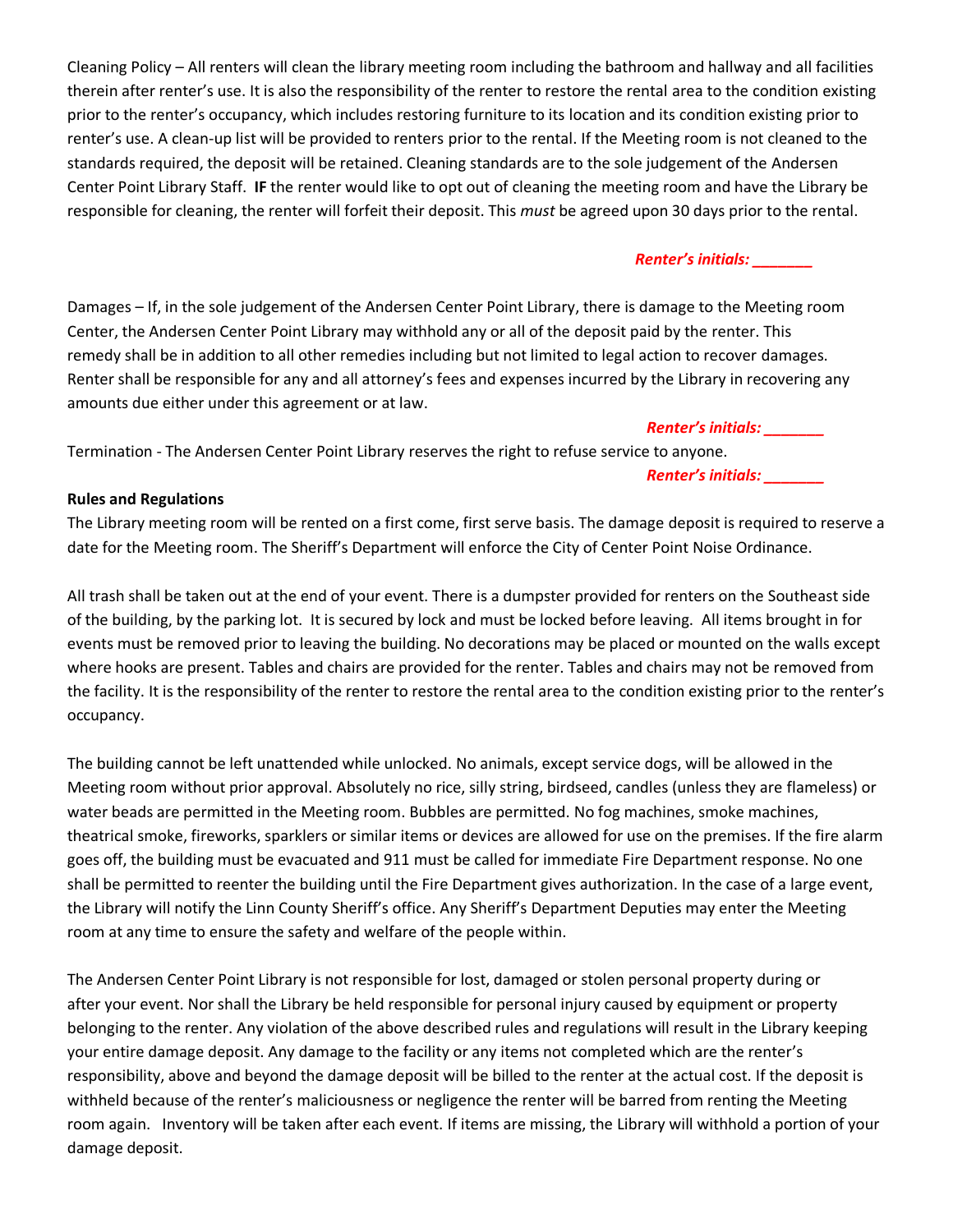#### **EMERGENCY ACTIONS:**

#### **IN CASE OF FIRE…**

Direct your party to leave the Library Meeting room immediately using any of the marked exits. It is important to designate someone to check the restrooms for individuals before exiting and complete a head count to ensure you are not missing anyone. If you are unable to account for someone please inform the Fire Department Staff for assistance.

#### **IN CASE OF TORNADO…**

During inclement weather, you should monitor for storm and tornado warnings. In the event of a tornado warning, direct your party to take cover in the restrooms and storage closet. Use of elevator is not permitted during inclement weather.

# **MEDICAL EMERGENCY, DANGEROUS SITUATION, SUSPICIOUS PERSON**

In the event of a medical emergency, dangerous situation or suspicious person call 911.

# **REMINDER: THE LIBRARY MEETING ROOM DOES HAVE A HIGH QUALITY SURVEILLANCE SYSTEM AND WILL HAVE PROOF TO HOLD PARTIES ACCOUNTABLE FOR THEIR ACTIONS.**

*I, the undersigned, hereby state that I have read the above and foregoing contract that I understand all the terms therein and agree to be bound thereby. I further agree that my use and occupancy of the Library Family Meeting room and the use and occupancy of the Library meeting room by my guests will comply with all of the terms of this Contract.*

| <b>Signature of Renter</b>                                                              |                                                                                                                                                                                                                                      | <b>Date</b>                                   |  |
|-----------------------------------------------------------------------------------------|--------------------------------------------------------------------------------------------------------------------------------------------------------------------------------------------------------------------------------------|-----------------------------------------------|--|
| <b>For Office Use Only:</b><br>Date Received <b>Contract Contract Contract Contract</b> |                                                                                                                                                                                                                                      | <b>Example 20 Deposit Check #</b> Fee Check # |  |
|                                                                                         | <b>Hired cleaning The Renter Cleans Cleaning Cleaning Cleaning Cleaning Cleaning Cleaning Cleaning Cleaning Cleaning Cleaning Cleaning Cleaning Cleaning Cleaning Cleaning Cleaning Cleaning Cleaning Cleaning Cleaning Cleaning</b> | <b>Staff Initials</b>                         |  |
|                                                                                         | Date Deposit Returned <b>Example 2 Amount Returned</b>                                                                                                                                                                               | Staff Initials _________                      |  |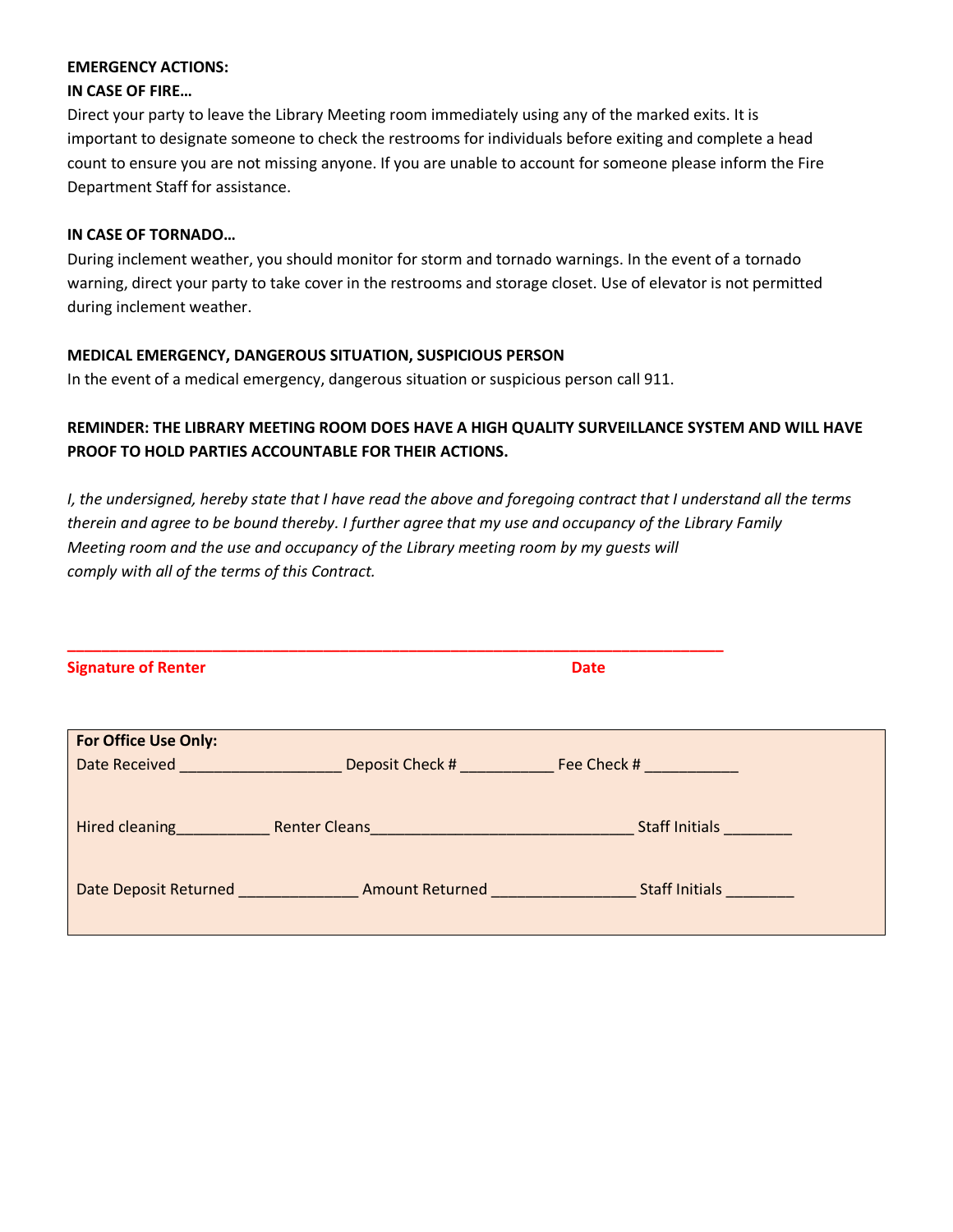# **COPY TO BE GIVEN TO PATRON WITH KEY AND TO BE RETURNED WITH KEY**

| <b>KEY CARD #</b>     |      |           |  |
|-----------------------|------|-----------|--|
| Key card picked up by |      |           |  |
|                       |      |           |  |
| <b>Print name</b>     |      | Signature |  |
| Deposit Check #       | From |           |  |

**The library will only supply one trash bag for each trashcan and toilet paper for the restrooms. Any other items you may need such as paper towels soap and extra trash bags are your responsibility. Any items left behind are not the responsibility of the library.**

**The following is a mandatory clean up list for all users of library basement facilities. Because these items are often not completed, initial what you complete. If they are not checked off, we will assume that you have not completed all the requirements. If these items are not completed, we will document the items not done and notify you that we will retain your deposit. You are to cover the tables if using materials that will stain them.** 

**\_\_\_\_\_\_\_\_Tables and countertops wiped down in kitchen and bathrooms.**

**\_\_\_\_\_\_\_\_Chairs wiped down**

**\_\_\_\_\_\_\_\_Toilets flushed**

**\_\_\_\_\_\_\_\_Floors swept/vacuumed**

**\_\_\_\_\_\_\_\_Floors mopped**

**\_\_\_\_\_\_\_\_Trash carried out, dumpster locked.**

**\_\_\_\_\_\_\_\_Doors checked and locked.**

\_\_\_\_\_\_\_\_**Public restrooms in the hallway are to be checked for cleanliness, swept and mopped if needed.** 

**The key card, dumpster key and this checklist are to be put in the blue drop box in front of the library.**  The most common reason for loss of deposit is not sweeping AND moping.

I understand that if **any** items on the checklist needs to be done, trash taken out or repairs on damage to the facility I will forfeit my entire deposit.

**Bignature** 

**Please let us know if you have any comments on your usage.**